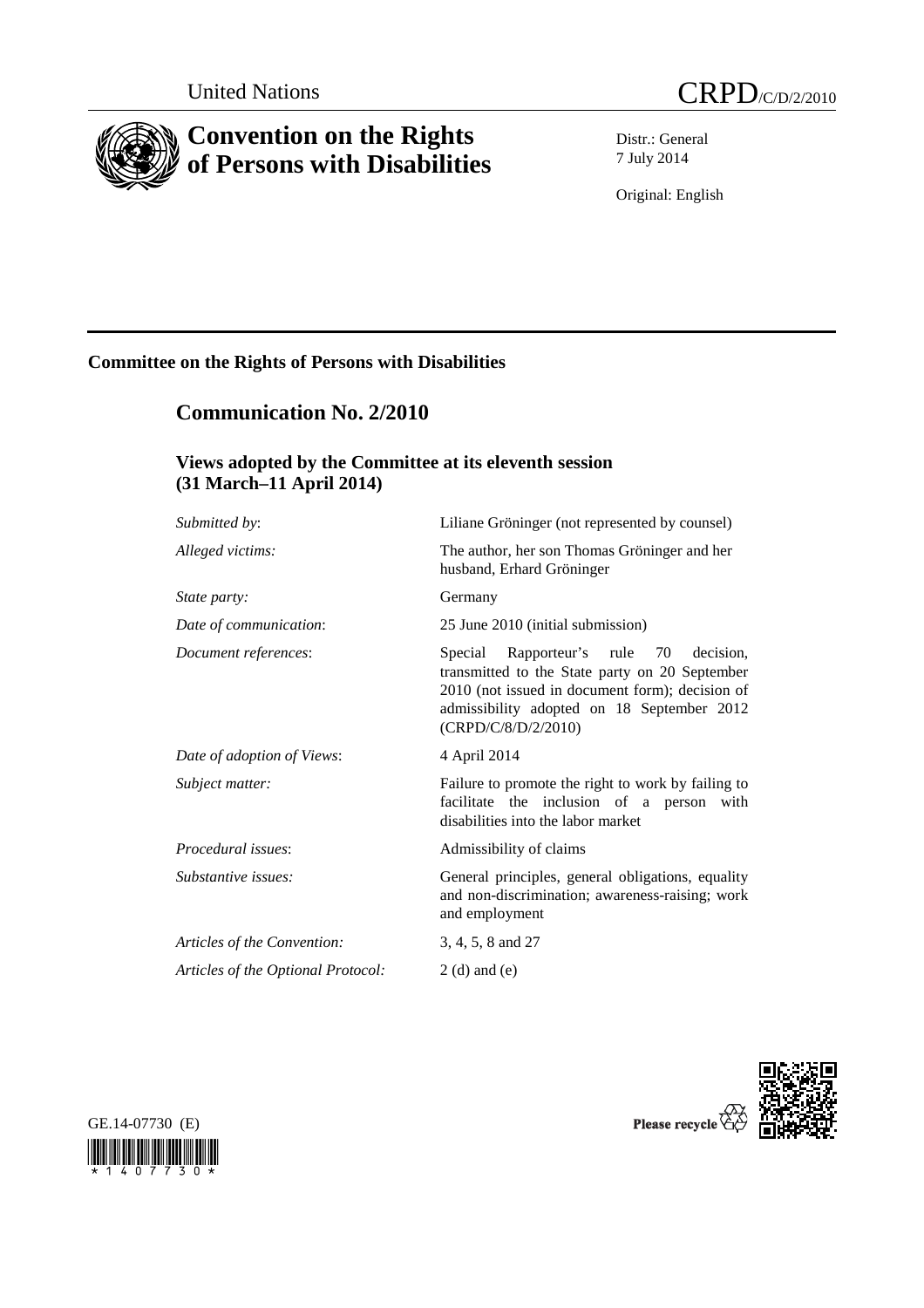## **Annex**

## **Views of the Committee on the Rights of Persons with Disabilities under article 5 of the Optional Protocol to the Convention on the Rights of Persons with Disabilities (eleventh session)**

concerning

### **Communication No. 2/2010**

| Liliane Gröninger (not represented by counsel)                            |
|---------------------------------------------------------------------------|
| The author, her son Thomas Gröninger and her<br>husband, Erhard Gröninger |
| Germany                                                                   |
| 25 June 2010 (initial submission)                                         |
|                                                                           |

*The Committee on the Rights of Persons with Disabilities*, established under article 34 of the Convention on the Rights of Persons with Disabilities,

*Meeting* on 4 April 2014,

*Having concluded* its consideration of communication No. 2/2010, submitted to the Committee on the Rights of Persons with Disabilities by Liliane Gröninger under the Optional Protocol to the Convention on the Rights of Persons with Disabilities,

*Having taken into account* all written information made available to it by the author of the communication and the State party,

*Adopts the following*:

## **Views under article 5 of the Optional Protocol**

1.1 The author of the communication is Liliane Gröninger, a French national, who is submitting it on behalf of her son, her husband and herself. The author's son is a German national, born on 14 May 1979, and is a person with a disability. She claims that her son is a victim of violations by Germany of his rights under articles 3, 4, 8 and 27 of the Convention on the Rights of Persons with Disabilities (the Convention). Although the author does not invoke it specifically, the communication appears also to raise issues under article 5 of the Convention. The Optional Protocol to the Convention entered into force for Germany on 26 March 2009. The author is unrepresented.

1.2 On 18 September 2012, during its eighth session, the Committee on the Rights of Persons with Disabilities decided, in accordance with rules 65 and 70 of its rules of procedure, to consider the questions of admissibility and the merits of the communication separately.<sup>1</sup> The Committee declared the communication admissible with regard to the claim that the application of the social legislation to the inclusion of her son in the labour

<sup>&</sup>lt;sup>1</sup> See the Committee's decision of admissibility (CRPD/C/8/D/2/2010).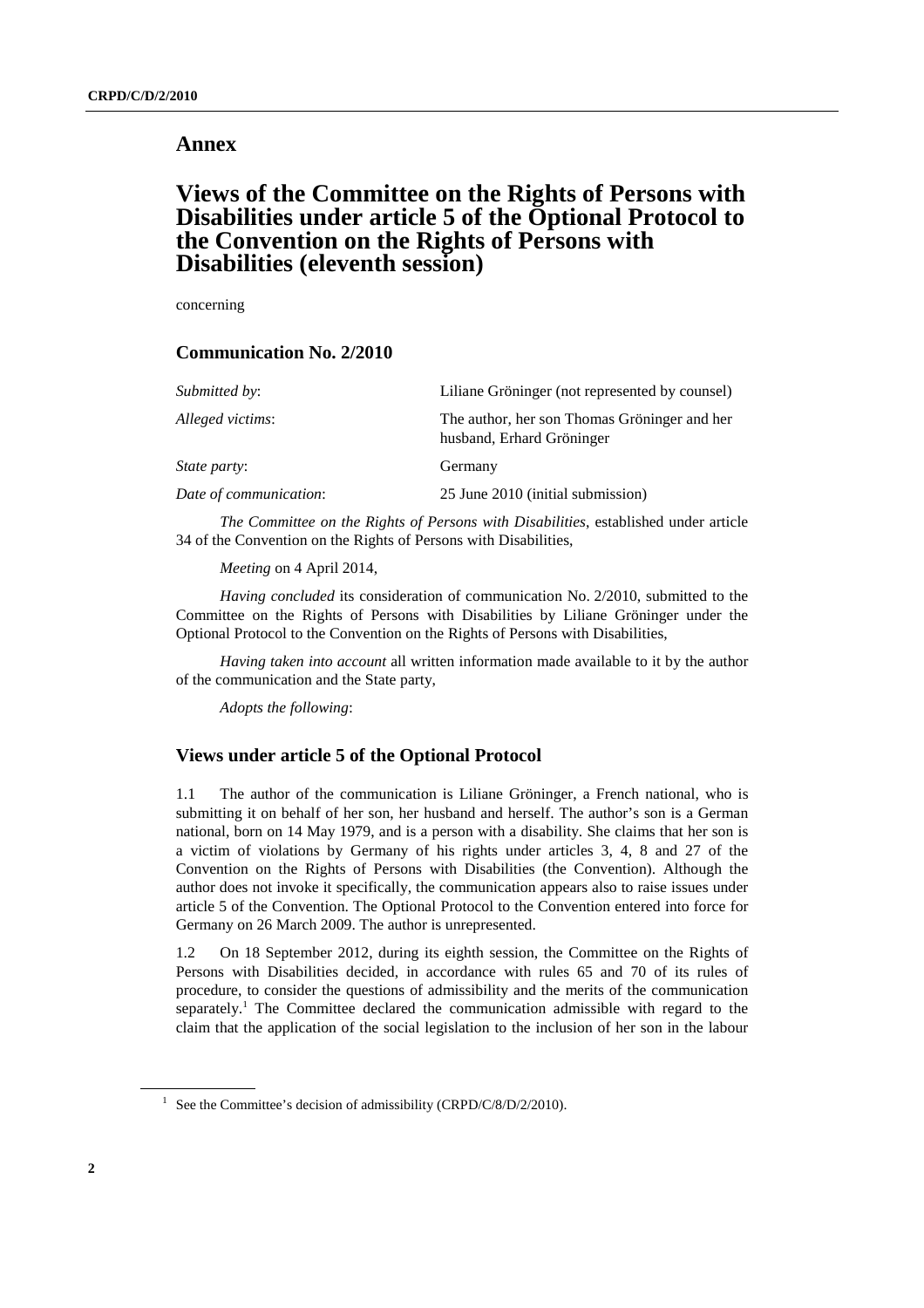market raised issues under articles 3, 4 and 27 of the Convention. It also considered that the communication raised issues under article 5 of the Convention.

1.3 In accordance with rule 70, paragraph 10, of its rules of procedure, the Committee requested the parties to submit additional written explanations with regard to the following issues:

 (a) Whether the court or any other body had investigated the allegations of discrimination against the author's son;

 (b) Whether the courts or any other body of the State party had investigated the allegations of the author's son, brought by him before the Social Court of Cologne, in particular those related to the inclusion of erroneous information in the case files of the employment agencies;

 (c) What concrete steps had been taken by the State party's authorities to ensure that the author's son had effective access to general technical and vocational guidance programmes, placement services and vocational and continuing training;

Whether the author's son would have received a different kind of assistance with regard to his inclusion in the labour market if he had attended specialized schooling and training programmes for persons with disabilities;

What concrete steps, relevant to the situation of the author's son, other than a general evaluation of his case, had been taken by the various employment agencies to which the author's son had been assigned since 2009, in order to assist him to acquire work experience and to facilitate his inclusion in the open labor market;

 (f) What were the main obstacles that the federal employment agencies, in charge of the author's son's case, faced with regard to his successful inclusion in the labour market;

1.4 The parties were also requested to provide:

 (a) Information on the employment offers the author's son had allegedly received since 2009;

 (b) A copy of the letter, dated 17 May 2011, from the Social Court, informing the author that part of her son's case file had been lost;

 (c) Information on whether the "integration subsidies" are the only affirmative action measure put in place by the State party to assist the inclusion of persons with disabilities in the labour market, or whether there are other measures in place that the author's son could have made use of; in the latter case, the parties were also requested to provide information on whether the author's son was advised of the existence of those measures and what the reasons were for not applying such measures in his case.

### **Author's submission on the merits**

2.1 On 5 February 2013, in response to question  $(a)^2$  the author submits that no court or other body has investigated the allegations of discrimination against her son.

2.2 The author also submits that in November 2009 she had a meeting with the head of the Specialist Integration Service (Integrationsfachdienst, IFD) and a representative of the Cologne Integration Office from the Rhineland Regional Authority, at which she reported "discrimination against disabled people in their integration into the labour market". The

 $2^2$  For the list of questions referred to in this section, see para. 1.3 above.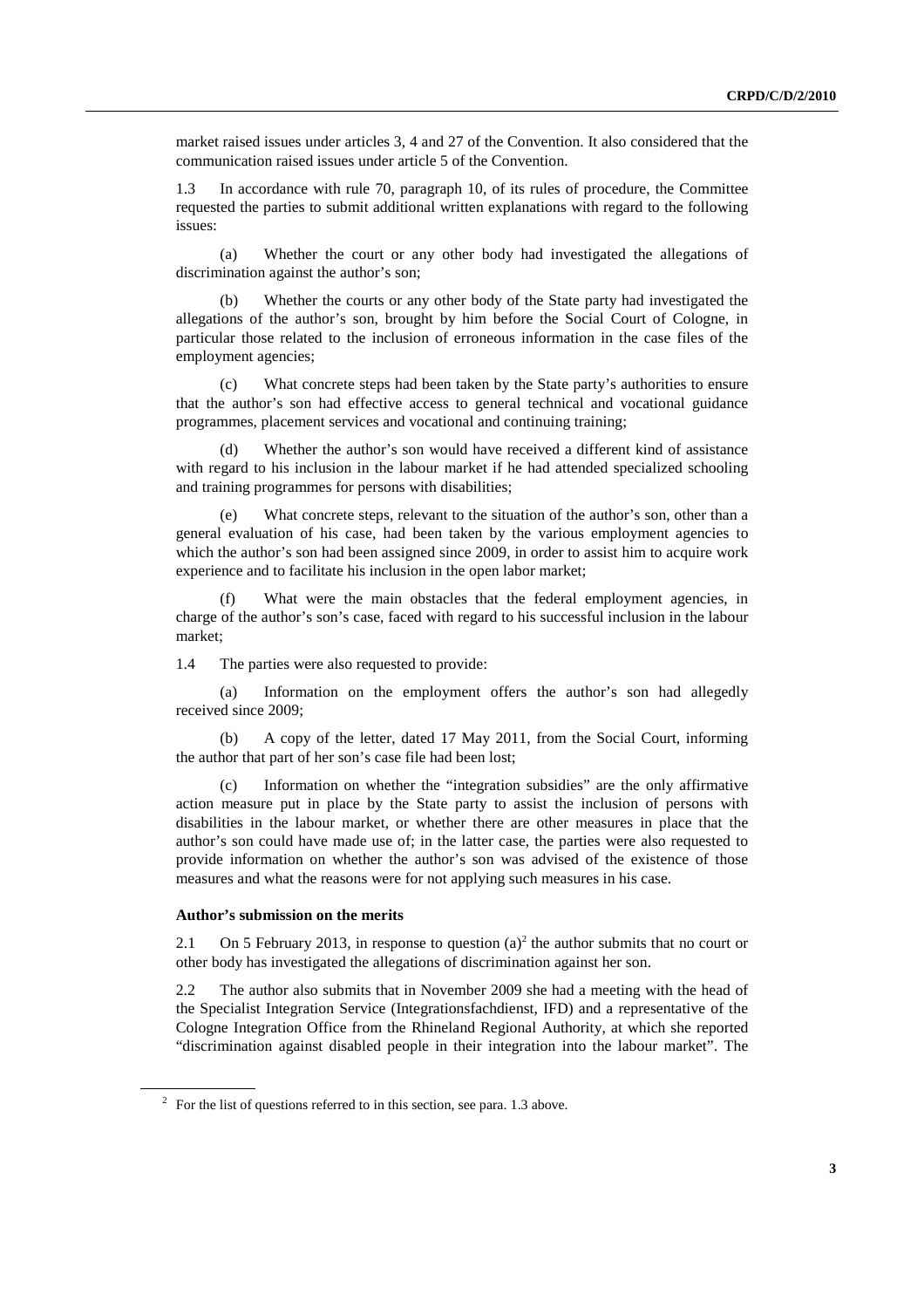author submits that the "discrimination was unequivocally confirmed" and that she was told that the Regional Authority had no legal means to help her son.

2.3 In response to question (b), the author submits that no court or other body had investigated her allegations of erroneous information in the case files of the employment agencies. She maintains that her son had been registered with the employment agencies since 2002 and that they had to "contest or correct almost (all their) letters". She also maintains that the methods used by the employment agencies to prevent inclusion are "systematic, sophisticated and perfidious" but, since the social courts are not criminal courts, false statements by officials "have no legal consequences".

2.4 In response to question (c), the author submits that her son had no access to general technical, continuous and vocational guidance and training programmes or to placement services. She maintains that her son was seeing a speech therapist and a physiotherapist and trained in a local table tennis club to maintain his mental and physical capabilities and that the family financed those activities. In October/November 2009, he also attended and successfully completed a vocational cashier's course, but the employment agency refused to provide financial support, with the argument that the training was not cost-effective. The author submits that the lawsuit initiated on that issue has been pending in the Social Court of Cologne for over three years. In March/April 2010 and April/May 2011, the author's son took part in a bookkeeping and accounting course and the family covered the cost again, since neither the training nor financial support were forthcoming from the employment agency. The author maintains that the aim of the employment agency was to disadvantage disabled persons so that after a few years of unemployment they were no longer able to offer anything to the labour market and could then be "pushed away into a workshop for the disabled". The author further submits that her son received neither support nor assistance from the employment agency when looking for a job. The author submits a list of 10 positions for which her son applied and was interviewed, and alleges that after contacting the employment agency, potential employers turned his applications down. She further submits that the employment agency's efforts to assist were limited to sending her son "offers", which were in fact general calls for applications from companies and were often out of date or unsuitable for his needs.<sup>3</sup>

2.5 The author maintains that every measure the employment agency takes is bound to fail because, under section 219 of book III of the Social Code, her son is eligible for an integration subsidy only if his full working capacity can be restored within three years. She maintains that the social legislation prevents inclusion in the labour market.

2.6 In response to question (d), the author submits that her son attended a normal kindergarten and school and that she trained to provide and provided him with additional therapy. She submits that he managed to graduate from a normal high school (*Fachoberschulreife*) despite the many obstacles. She further describes the problems her son faced during his vocational training and maintains that the employment agency assigned him to a training provider who was not authorized to train disabled persons and that his apprenticeship would not have been recognized even if he had successfully passed the final exam. He changed the training provider and managed to finalize his vocational training despite the fact that he requested but was not granted a "rehabilitation measure".

2.7 In response to question (e), the author submits that her son did not receive any assistance from either of the employment agencies he was registered with to acquire work experience or to facilitate his inclusion in the labour market.

 $3$  The author submits as an example a letter sent by the employment agency that contained an advertisement from Lidl which was three months old.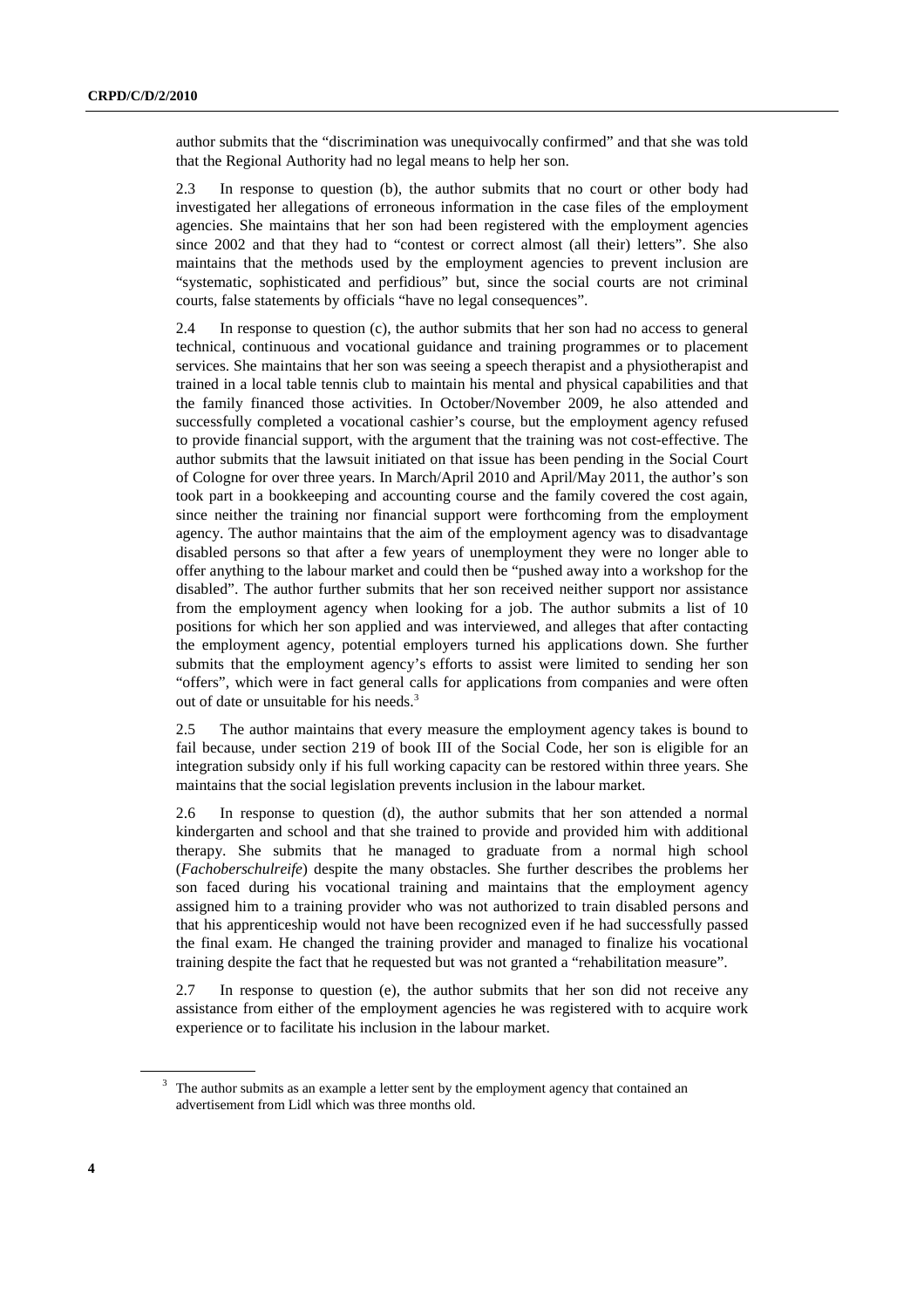2.8 In response to question (f), the author submits that the main obstacles faced by the employment agencies are the social legislation in force and the division of responsibilities between different government bodies for the inclusion of persons with disabilities in the labour market. She submits that she asked a legal expert to explain the legal options for and limitations to the successful intervention of employment agencies to promote the inclusion of persons with disabilities in the labour market. The expert stated:

In case of a disability that impairs working capacity not just temporarily, inclusion in the labour market cannot normally be supported by the integration allowance, as the benefit is typically not appropriate in such a case to achieve the legally defined objective. This shortcoming in the legal implementation of the support concept has a profound effect on those concerned, since there is not normally any other benefit through which inclusion in the labour market could be supported in a similar way. As a result, participation in working life is practically impossible for those concerned.4

2.9 In response to the request for information on employment offers received, $5$  the author submits that, when applying for jobs, her son can only introduce himself to a store manager and submit his application. Thereafter his fate lies in the hands of the employment agency. Since according to the social legislation her son is not eligible for an integration subsidy, after making contact with the employment agency the potential employers withdrew their offers. The author submits that disabled persons are not treated equally as compared to persons without disabilities when they apply for jobs and that the federal Government is concealing the fact that the social legislation is preventing their integration into the labour market.

2.10 In response to the request for the letter regarding the loss of part of her son's case file, the author submits copies of a letter from the employment agency to the Social Court, dated 12 May 2011, and of a letter from the Social Court, dated 17 May 2011. According to a phone conversation with an employee of the Social Court, the Court intended to recreate the missing files in collaboration with the employment agency, based on recollections by its staff.

2.11 In response to the request for information on integration subsidies, the author submits that the integration subsidy is the only affirmative action available to assist her son with his inclusion in the labour market. She reiterates that he has a number of qualifications, but that his integration into the labour market has failed because of the social legislation in force in the State party.

#### **State party's further observations**

3.1 On 15 May 2013, the State party requested the Committee to revise its admissibility decision.

3.2 In relation to the court proceedings regarding the granting of integration subsidies, the State party maintains that the imposition of the court costs for a wanton claim is not a punishment or a fine and that it only occurs "in case of a wanton pursuance of rights after the court has made an appropriate indication". In the present case, those costs amounted to 375 euros and "did not constitute a considerable deterrent and an obstacle for the author's son to pursue his rights". The request for a declaratory judgment before the Social Court of Cologne and at second instance before the Regional Social Court in Rhine-Westphalia was

<sup>4</sup> The expert the author asked for opinion is Dr.jur. Felix Bunge from the Free University of Berlin. The quotation appears to be from his assessment (unofficial translation provided by the author).

 $\overrightarrow{5}$  For a list of the requests for information, see para. 1.4 above.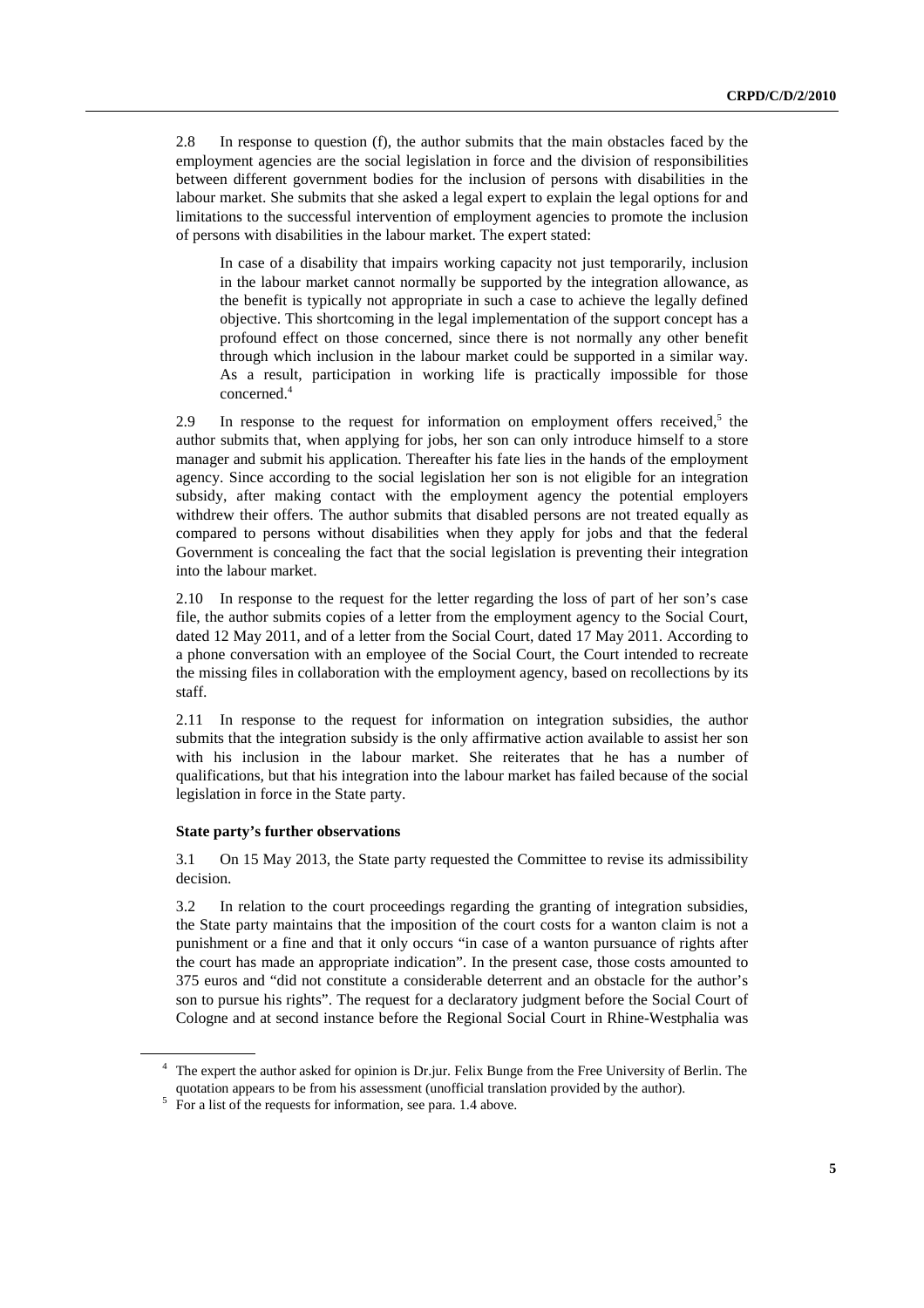"wanton because the author had no legal interest in a finding, since only employers are legally entitled to claim integration subsidies". The State party argues that the employment agency never denied the possibility of granting an integration subsidy should the legal conditions be met.

3.3 The State party further refers to the jurisprudence of the Committee against Torture, according to which it is not within the scope of the Committee's competence to evaluate the prospects of success of domestic remedies, but only whether there were remedies available for the determination of a claim.<sup>6</sup> It also highlights that the author's son was not prevented from applying to the Federal Court or the Federal Constitutional Court, which have jurisdiction in the matter. The State party makes reference to the case law of the European Court of Human Rights, which considered that the risk to bear the costs of the proceedings in case applications were declared inadmissible was inherent in all court proceedings.<sup>7</sup>

3.4 The State party maintains that the author's son had failed to exhaust available domestic remedies with regard to several issues. Firstly, the assumption of costs for the training he attended from 5 October to 27 November 2009 is a subject matter of proceedings before the Social Court of Cologne that are still pending. Secondly, the failure to grant benefits in the form of a personal budget is a subject matter of proceedings before the Social Court of Cologne, lodged at first instance on 24 September 2012, and still pending. Thirdly, the author's son has failed to raise the generalized allegations concerning the application of social legislation in the courts and therefore did not provide any possibility for the courts to review and, where appropriate, to remedy his complaint.

3.5 In response to question  $(a)$ ,<sup>8</sup> the State party submits that the issue of discrimination was not raised by the author's son before the domestic courts, whereas he was entitled to do so, and procedures were available. It maintains that Social Courts are obliged to investigate the facts ex officio whenever the petitioner lodges a lawsuit.

3.6 As to the assumption of costs for the training course that the author's son attended in November 2009, the State party submits that according to the legislation in force at the time, potential employees could be supported to undertake training necessary to integrate them, if: advice was provided by the employment agency prior to participation; the training institution was authorized for such trainings; and the training institution submitted the training coupon to the agency before the initiation of the programme. The author's son attended the course without consulting the agency and afterwards requested reimbursement of the costs. The claim was rejected as it was not possible to issue a training coupon retroactively. The author's son filed a lawsuit; the proceedings were largely inactive between mid-2010 and the end of 2011. His "motion of challenge for fear of bias" of 11 September 2012 was rejected on 31 October 2012.

3.7 As to the lawsuit regarding the lawfulness of refusing to grant a "personal budget" to the author's son, the State party maintains that it is unlikely that it would succeed, because the author's son several times had failed to make the necessary applications for a personal budget.

3.8 The State party maintains that the author's son has failed to employ a number of other remedies, such as complaining to the Federal Government Commissioner for Matters

<sup>6</sup> Committee against Torture, communication No. 22/1995, *M.A.* v. *Canada*, decision adopted on 9 May

<sup>1995,</sup> para. 4. 7 European Court of Human Rights, *Hizb Ut-Tahir* v. *Germany*, application No. 31098/08, decision on admissibility adopted on 12 June 2012, paras. 50–55.

<sup>&</sup>lt;sup>8</sup> For the list of questions referred to in this section, see para. 1.3 above.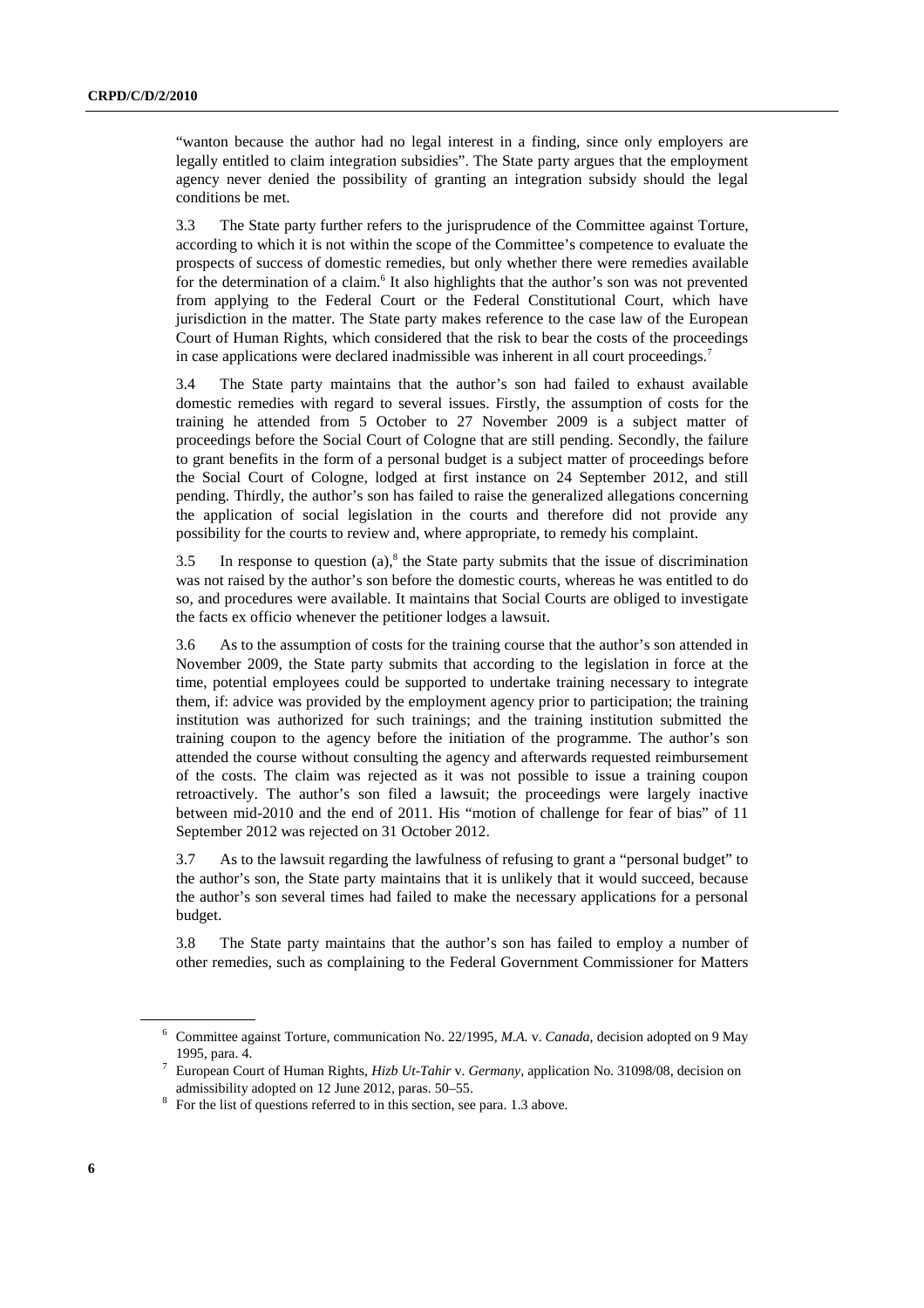relating to Disabled Persons;<sup>9</sup> the Commissioner for Matters relating to Disabled Persons in North Rhine-Westphalia; the commissioners and coordinators for matters relating to disabled persons at the local level in Euskirchen or in Siegburg; or the Federal Anti-Discrimination Agency.

3.9 In response to question (b), the State party submits that the alleged discrimination against the author's son was not investigated by the courts because there was no reason to do so. The subject matter of the lawsuit filed by the author's son was whether he had a "right to a tied discretionary decision to obtain a binding agreement on the part of the employment agency on the amount of the integration subsidy for a potential employer". It was merely a matter of whether the law allows such a claim and whether the person of the petitioner satisfied the prerequisites. The Social Court of Cologne rightly notified the author's son that it was not him who was entitled to the right to an integration subsidy, but a potential employer. The amount and duration of any such integration subsidy depend on the concrete circumstances of the employment relationship, so that an "advance decision" on the part of the employment agency is neither provided for by law, nor possible. The request for a declaratory judgement that an employer willing to appoint the author's son would be entitled to a familiarization grant "is also not successful for lack of any interest in a finding". The Regional Social Court rightly shared the legal view of the Social Court of Cologne. The State party maintains that the alleged discrimination was "immaterial for the legal dispute" since, as an employee, the author's son had no right to the employer benefit "integration subsidy".

3.10 The State party submits that the allegations of the author's son that he was being discriminated against by the statutory provisions because of his disability "were not suited to give rise to a review of section 219 of [book] III of the Social Code […] with regard to its compatibility with the Basic Law". A court may review "the validity of a statute which is vital to the constitutionality of a ruling" via specific proceedings before the Federal Constitutional Court under article 100, paragraph 1, of the Basic Law. This is conditional on the court itself being convinced that the provision is unconstitutional. In the view of the courts, there was no need to review the question of the unconstitutionality of section 219, book III of the Social Code with regard to a potential violation of article 3, paragraph 3, sentence 2 of the Basic Law, in accordance with which no person may be disfavoured because of disability. The State party submits that "section 219 of book III of the Social Code, old version, is a provision which, with regard to the amount and duration of the promotion, provides for larger subsidy amounts for particularly badly affected people than for employees with obstacles to placement and for persons with severe or other disabilities". No discrimination "was recognisable within the meaning of Article 3(3), sentence 2 of the Basic Law"; rather, this particular subsidy was intended to alleviate the disadvantages which are suffered by persons with severe disabilities who are "particularly badly affected" on the labour market.

3.11 With regard to the alleged erroneous information in the files of the author's son, the State party submits that he should have pursued the available legal remedies. In order to enable the petitioners to carry out the preparation of a potential legal dispute in an informed manner, the authority must grant inspection of the files related to the administrative proceedings, as well as to the simple administrative acts (Social Code, book X, section 25,

<sup>&</sup>lt;sup>9</sup> The State party submits that under section 15, paragraph 1, of the Act on Equal Opportunities for Disabled Persons the task of the Commissioner is to ensure that the federal Government provides equivalent living conditions for people with and without disabilities in all areas of social life; he/she does not provide legal advice, may not interfere in pending court or administrative proceedings and has no powers to issue instructions to authorities, but can request the facts to be re-examined in individual cases.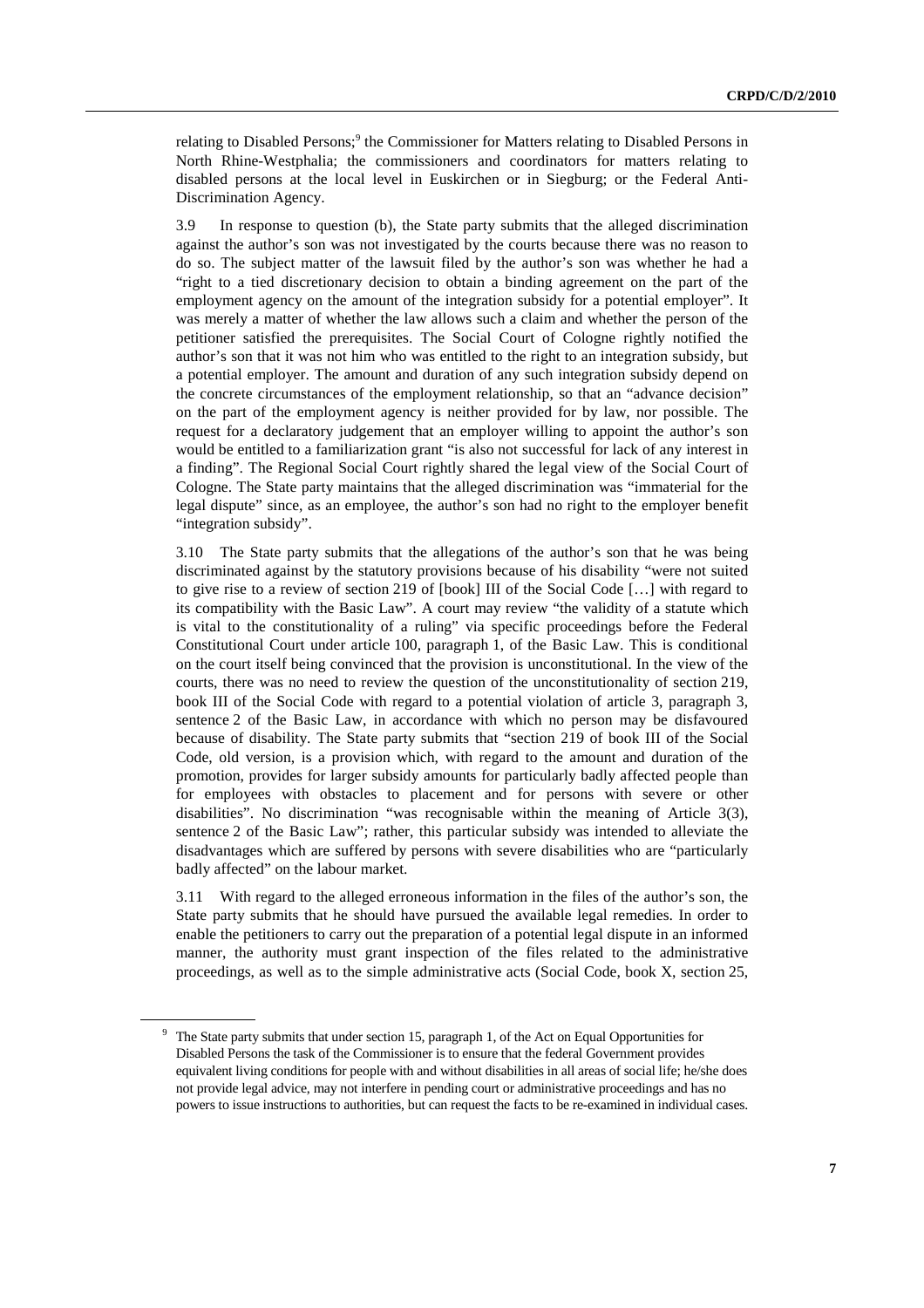paragraph 1, sentence 1). However, the author's son has neither applied to inspect the files, nor initiated court proceedings.

3.12 In response to question (c), the State party submits that, contrary to the statements made by the author in her comments of 5 February 2013, her son benefited from a "holistic placement measure" in the period from 1 April to 2 July 2009, planned to last for six months, allocated by the Brühl Employment Agency. In accordance with section 37, book III of the Social Code, the employment agency is permitted to commission third parties to support or implement parts of tasks related to placement. In this case the measure was carried out by Tertia GmbH. The aim was to place unemployed persons in need of activation and support, and those with obstacles to placement, on the labour market. The content of the measure included an internship of several weeks in a company, intended both to facilitate integration and to provide experience. The author's son told the Brühl Employment Agency, in an advisory meeting which took place on 12 May 2009, that he was satisfied with the scheme, but he discontinued it early when he moved from Euskirchen to Rheinbach. The move, which placed the author's son within the remit of the Bonn Employment Agency, did not have to lead to the discontinuation of the scheme and he was informed accordingly.

3.13 Immediately after having moved to Rheinbach, on 2 July 2009, the author's son attended an advisory meeting with the Bonn Employment Agency and was provided with a placement voucher to receive guidance from the IFD. The author's son handed the voucher to the IFD on 6 July 2009. Because of the discontinuation of the payment of unemployment benefits to the author's son, the placement voucher became invalid as of 6 August 2009. At that time guidance could only be provided by the IFD if a valid placement voucher existed and the latter was contingent on drawing unemployment benefits. In the case of the author's son, the application for unemployment benefits of January 2009 was decided on the basis of the documents submitted by him and he was allowed to claim such benefits for 180 days. It was only in the objection proceedings in December 2009 that the author's son provided a further work certificate, on the basis of which his right to unemployment benefits was extended until 6 February 2010. The author's son was informed of this by an "alteration notice" of 28 January 2010. It was no longer possible to change the fact that the placement voucher had previously become invalid. A further placement voucher could have been issued only for the period from 28 January 2010 to 6 February 2010. The State party maintains that, in December 2011, the legislature made the law more flexible in favour of the persons concerned.

3.14 In a discussion held on 14 September 2009, an advisor recommended that the author's son apply to the agency responsible for basic security benefits for (employable) job-seekers, to request a placement voucher to receive guidance from the IFD. The author's son made no such application. In the same discussion, a four-week in-company training scheme was agreed.

3.15 In response to question (d), the State party submits that the range of benefits in employment promotion in accordance with book III of the Social Code is highly differentiated and multifaceted. However, as a matter of principle, unemployed persons with disabilities are not dealt with differently from unemployed people without a disability; they are not subject to a special separate system of employment promotion. It is only when disability gives rise to a special need in comparison to people without a disability that there is provision for specific benefits. In particular, benefits may be provided to persons with disabilities to promote their participation in working life as required by the nature or gravity of the disability, and to conserve, improve, create or restore their earning capacity (Social Code, book III, section 112, paragraph 1).

3.16 The State party submits that the benefits to promote employment are divided into general and special benefits. General benefits are to be claimed as a matter of priority.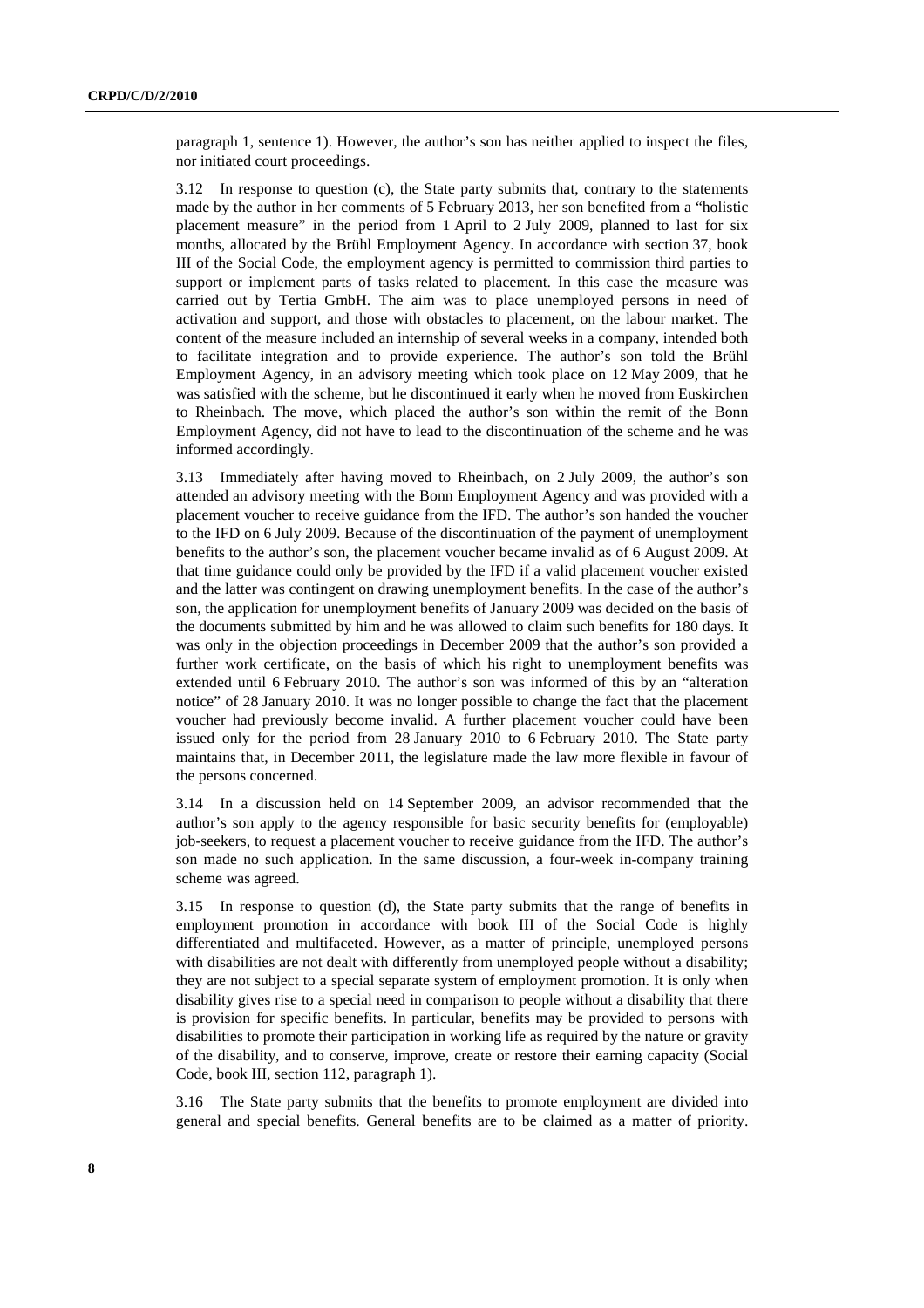These are not tailored from the outset to the special needs of persons with a disability, and are also available to persons without a disability.<sup>10</sup> The special benefits,<sup>11</sup> which can also be provided on application as a part of a personal budget, are to be provided instead of the general benefits, in particular to promote basic and further vocational training. The specialized training programmes available in this framework are individualized. Needs are discussed and ascertained in an individual advisory meeting.

3.17 The State party clarifies that special benefits can also be implemented by a competent institution or jointly by several institutions through a personal budget.<sup>12</sup> The personal budget is not a separate benefit, but an alternative form of benefit provision. It is intended to enable the beneficiaries to decide what benefits they wish to take up at a specific time, who is to provide the necessary benefit or assistance, and how this is structured. Personal budgets usually are monetary payments paid on a monthly basis. The rehabilitation institutions, the long-term care insurance funds and the IFD are involved in providing this budget, depending on the individually ascertained needs, as a "bundled benefit".

3.18 The State party submits that, on 11 May 2012, the author's son lodged an application for a personal budget. The author's son did not respond to an invitation for an advisory meeting from the Brühl Employment Agency, on 13 June 2012. He stated in a fax that he did not intend to accept any invitation until his situation had been legally clarified, and he failed to submit an application for a personal budget before the two officially set deadlines (20 June and 30 June 2012) had expired.

3.19 In response to question (e), regarding the activities undertaken by Brühl Employment Agency, the State party submits that at a meeting held on 22 January 2009, the need for an integration subsidy was ascertained, discussed and agreed, in the event the author's son takes up employment. A statement on the amount and duration of the subsidy was not possible at that stage, since it required the individual integration requirements to be known in relation to a concrete workplace. The Brühl Employment Agency has not received an enquiry regarding the provision of a subsidy for the author's son.

3.20 Regarding the activities undertaken by the Bonn Employment Agency, the State party reiterates the facts related in paragraph 3.13. It clarifies that the placement voucher was "an additional offer for the integration of unemployed persons" in the labour market.

3.21 On 18 November 2009, the author's son wrote that he was unable to attend the next advisory session because he was currently attending further training that had not been coordinated with or approved by the employment agency. Since this was the third time that he had cancelled appointments, he had been informed that failure to attend an appointment without an important reason would lead to his removal from the register, and that as the training had not been coordinated with the agency, he was considered to be no longer available for the labour market and removed from the register as of 19 November 2009.

3.22 In response to question (f), the State party submits that at times the author's son was not willing to cooperate with the State agencies. It maintains that "his commitment to his own vocational advancement deserves recognition, but the high-handedness of his conduct towards the employment agency prevented concerted, holistic guidance being provided by

<sup>&</sup>lt;sup>10</sup> The State party submits that general benefits (Social Code, book III, sections 113, para. 1, and 115) include benefits for activation and vocational integration, benefits for the promotion of preparation for work and vocational training, including vocational training grants, benefits to promote further vocational training and benefits to promote taking up self-employment. 11 Social Code, book III, section 117, para. 1.

<sup>&</sup>lt;sup>12</sup> Social Code, book IX, section 17, paras. 2 and 3.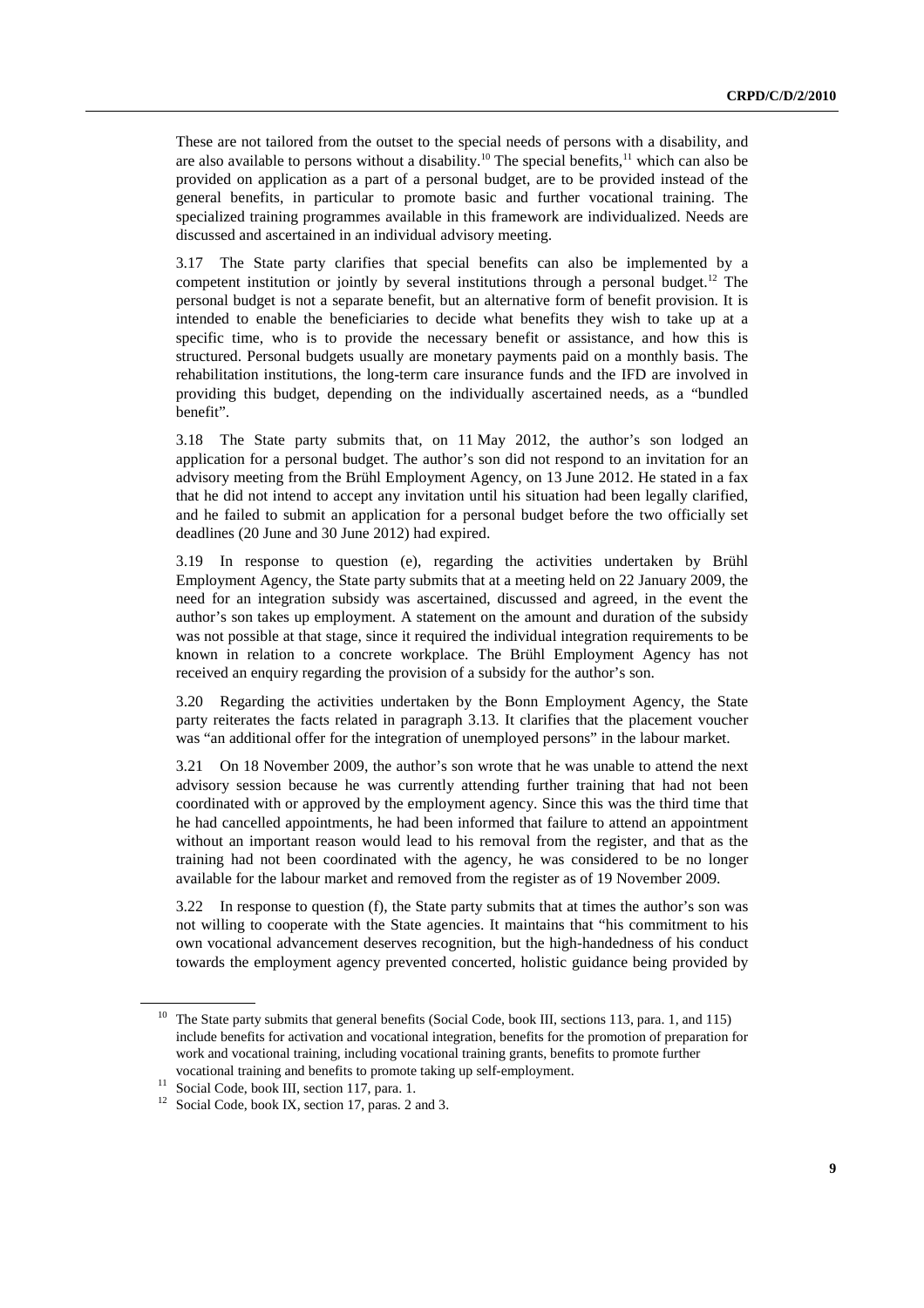the employment agency". In order to guarantee effective work placement, section 138, paragraph 1 of book III of the Social Code requires the availability of unemployed persons for an eventual job placement. Eligible persons of working age may not leave without permission the area in which they can rapidly respond to enquiries. Permission is to be granted as a matter of principle if there is an important reason to be outside this area. Permission can also be granted for a period of three weeks per calendar year without any important reason being given. On 30 March 2009, the author's son applied to leave the area from 31 March to 3 April 2009, but he left the area before a decision was taken as to whether to grant him such permission.

3.23 Further, on 19 April 2009, the author's son stated by e-mail that he would be in employment for fewer than 15 hours per week, for four weeks, starting on 20 April 2009. The State party maintains that such independent action on the part of the author's son was "harmful to the successful implementation of the placement measure". Further, he failed to comply with a personal invitation to attend an information event on 4 June 2009. It was not until 15 June 2009 that he submitted a sick-leave certificate for the 4 June 2009 appointment. He also failed to attend an appointment on 10 June 2009 to which he had been invited on 4 June 2009. The State party further refers to the failure of the author's son to appear at meetings and to submit documents in 2011 and in 2012.

 $3.24$  In response to the request for information on employment offers,<sup>13</sup> the State party submits that, on 12 October 2011, the author's son received via Brühl Employment Agency a "job offer" from Thomas Philipps Sonderpostenmarkt. Although he had stated in a letter dated 24 October 2011 that he did not require any further activities on the part of Brühl Employment Agency, three more "job offers" were sent to him, but he failed to apply for two of them.

3.25 In response to the request for information regarding the case files, the State party submits that the files of the author's son were not lost at any time, but that "it was merely unclear between mid-May 2011 and mid-July 2011 as to where the files were". By a letter of 11 July 2011, the Brühl Employment Agency stated that the four volumes were with it and forwarded the documents to the Social Court of Cologne.

3.26 In response to the request for information on the integration subsidies, the State party submits that the inclusion of persons with disabilities in the labour market is a fundamental concern of its policy. Persons with disabilities have access to a differentiated system encompassing a large number of State benefits in order to enable them to gain employment. Both public and private employers are statutorily obliged to carry out various measures aiming at their inclusion in the labour market. The State party maintains that the author's son was and remains entitled to all tools provided for in book III (on employment promotion) and book IX (on rehabilitation and participation of persons with disabilities) of the Social Code that "are expedient for him".

3.27 The State party explains that on certain issues, the administration is granted discretion to decide how to implement the law and that this discretion must be "in line with the purpose of empowerment and comply with the statutory limits of discretion". Violations of the above rule would be: exceeding discretion; "underachieving of discretion if the administration has assessed its discretion too narrowly"; failure to exercise discretion; abuse or misuse of discretion "if the aspects relevant to the exercise of discretion according to the law are not taken into account, or not all aspects, or not sufficient aspects, are considered, or if improper or inadmissible aspects are considered, or indeed if the relevant facts are not fully ascertained". There is a legal right to the duty-bound exercise of

<sup>&</sup>lt;sup>13</sup> For a list of the requests for information, see para. 1.4 above.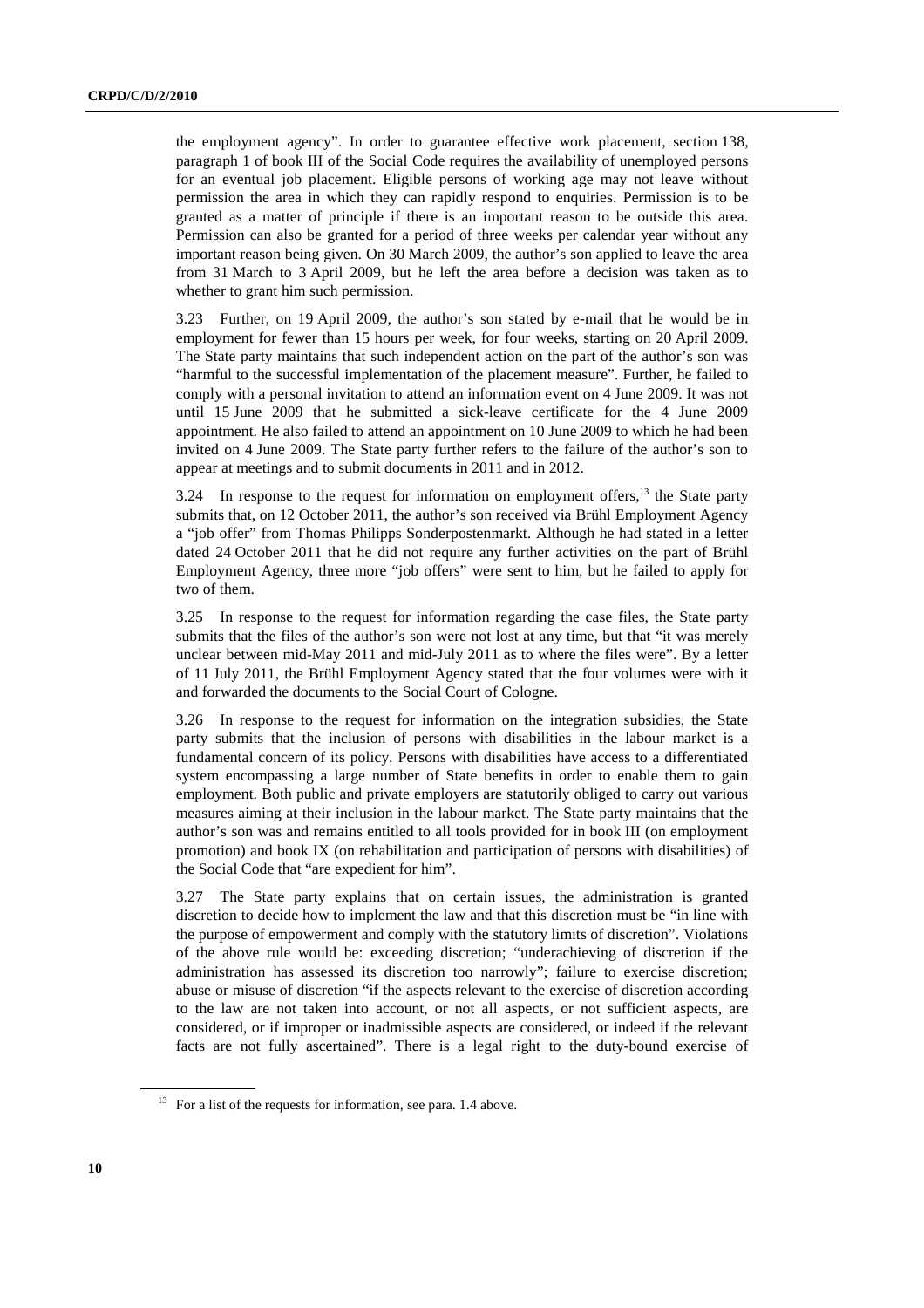discretion (Social Code, book I, section 39, para. 1). The control of administrative discretionary decisions is implemented by the court.

3.28 The State party submits that persons with disabilities have a right to be provided with information and advice on the selection of an occupation, on the possibilities of vocational training and on employment benefits.<sup>14</sup> Additionally, persons with disabilities have a right to job-placement benefits, which are intended to bring them and employers together in order to establish a training or employment relationship. Jobseekers with severe disabilities have absolute priority in that regard.<sup>15</sup> Possible benefits are: a placement budget to help the unemployed persons initiate or take up employment subject to compulsory insurance, the reimbursement of application costs incurred in compiling application documents, the meeting of travel expenses to attend interviews, the granting of travel subsidies for commutes between home and work, payment of separation costs and moving assistance*.* Such benefits are awarded at the discretion of the employment agency. Another possible benefit is the payment to an employer of up to 80 per cent of the training allowance for a person with a disability. Employers with 20 staff or more are obliged to employ persons with severe disabilities in at least 5 per cent of posts, regularly give account to the administration on the employment of persons with disabilities and pay a compensatory levy in case of breaches of their obligation. The wages for a time-limited trial employment of persons with disabilities can be assumed for up to three months if this increases the likelihood of their participating in working life.

3.29 The State party further submits that if persons with disabilities are unable to satisfy the requirements of a job because of their personal circumstances, and if they would not have been appointed without an additional payment, an integration subsidy may be granted to the employer for a promotional period of up to 24 months, to cover up to 70 per cent of the wage (Social Code, book III, sects. 88–92). The promotional period for particularly severely disabled persons may be up to 60 months and up to 96 months if they are 55 or older.

3.30 The State party also submits that employers who employ persons with disabilities are obliged to guarantee security and health protection and a barrier-free working environment which must be accessible and useable without external assistance.<sup>16</sup> The IFD may give employers monetary payments for suitably equipping work and training places for persons with severe disabilities. The IFD provides support when it comes to familiarization in situ and provides employers and employed persons with disabilities with advice and assistance in applying for benefits. Employed persons with disabilities may receive monetary payments to enable them to reach their workplace or to acquire, maintain and undergo training in the use of technical aids. Employed persons with a severe disability are entitled to the assumption of the cost of any necessary work assistance (regularly recurring support on the part of another staff member commissioned by themselves).<sup>17</sup> Selfemployment can be supported in the shape of loans or start-up subsidies; if a licence is necessary to exercise an independent activity, persons with severe disabilities should be given the licence as a matter of priority. Further, employees with disabilities may only be dismissed with the prior consent of the IFD. Employers are eligible for financial promotion

<sup>&</sup>lt;sup>14</sup> The State party refers to sections 29-31 of book III of the Social Code in conjunction with

section 104, paragraph 1, of book IX of the Code.<br><sup>15</sup> The State party refers to book III of the Social Code, section 35, paragraph 1, sentence 1, read in

conjunction with book IX of the Code, sections 104, paragraph 1, and 122.<br><sup>16</sup> The State party refers to section 3a, paragraph 2, of the Ordinance on Workplaces and section 81,

paragraph 4, sentence 1 of book IX of the Social Code.<br><sup>17</sup> The State party refers to section 33, paragraph 8, of book IX of the Social Code and section 19 of the Ordinance on the Compensatory Levy for Persons with Severe Disabilities.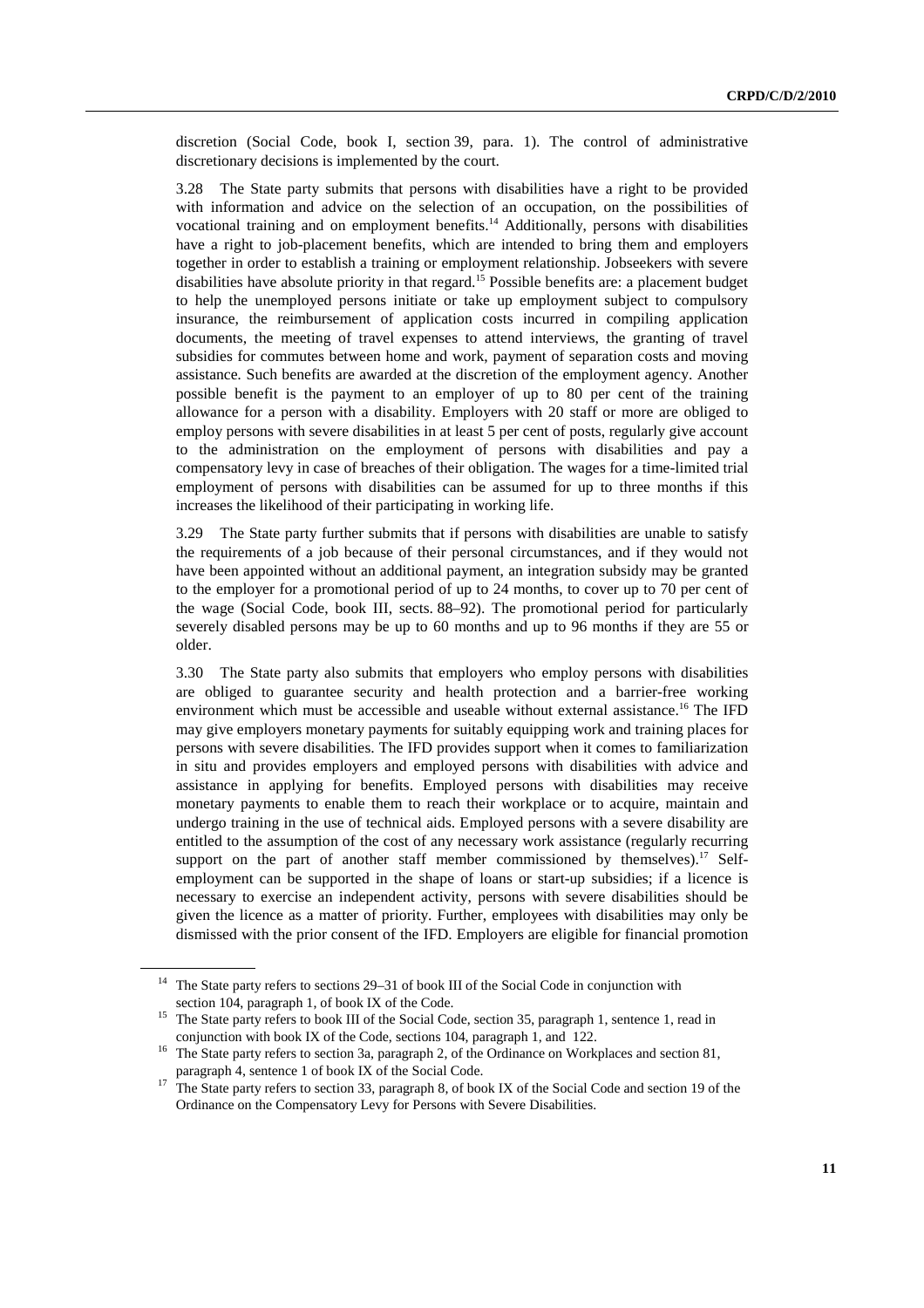to overcome and prevent health-related incapacity for work. Employees with a severe disability are upon request released from work outside the statutory eight-hour working day and have a right to five additional leave days per year.

3.31 The State party submits that the author's son was advised about all existing benefits to guarantee the security and health protection of persons with disabilities, taking into account their special needs, and a barrier-free working environment which must be accessible and useable without external assistance.<sup>18</sup> However, the State party argues that the author's son did not attend some of the discussions at the Brühl Employment Agency. It further submits that at a meeting on 1 February 2011, and in a letter dated 24 October 2011, he referred to the communication pending before the Committee and requested the postponement of "further agreements regarding the job placement" until his legal situation was clarified and the Committee made a final decision.

### **Author's further submission**

4.1 On 20 July 2013, the author contests that State party's submission that her son withdrew the lawsuit he had filed before the Regional Social Court because it was inadmissible, and reiterates that it was withdrawn because the Court had threatened to impose an even greater fine in case of non-withdrawal.

4.2 The author contests that State party's submission that her son attended a training without consulting the Bonn Employment Agency (see para 3.6 above) and maintains that on 31 August 2008 he had filed a formal request with the agency and asked for a notification, but that he received no reply.19 She reiterates that a lawsuit on the issue had been pending in the Social Court of Cologne since 26 February 2010 and that a hearing was scheduled for 23 July 2013 (3.5 years after filing the case).

4.3 The author contests the State party's submission that her son can claim a personal budget and that he had failed to submit an application form for the grant of a personal budget. She submits that, on 24 September 2012, he filed a request for a budget to the employment agency. The agency sent him the wrong request form (request for rehabilitation), "in order to deny the process due to a failure to cooperate". Her son informed the employment agency of this fact in writing several times. She also maintains that the employment agency falsely stated that the author's son could claim a budget associated with a rehabilitation programme, as he had already been denied such a programme in Bonn in 2009 with the argument that his rehabilitation had already been completed in  $2007<sup>20</sup>$ . The author further submits that the State party is prejudging the outcome of the case filed to the Social Court in relation to the issue of granting a personal budget (see para. 3.7 above).

4.4 The author contests the State party's statement that the essential concern of her son was the granting of an integration subsidy to a potential employer, whereas the intent of the communication is to create transparency "so that the non-discrimination rule can be applied for disabled persons, when they apply for a job"; to establish that participation in working life and integration into the labour market are not only a right of an entrepreneur but also a right of a disabled person; to ensure that assistance for integration into the labour market is no longer restricted to cases in which the employee may at the end of the eligibility period

<sup>&</sup>lt;sup>18</sup> The State party refers to section 3a, paragraph 2 of the Ordinance on Workplaces and section 81, paragraph 4, sentence 1 of book IX of the Social Code.<br><sup>19</sup> The author submits a copy of the request.

<sup>&</sup>lt;sup>20</sup> The author submits in evidence notices from the employment agency dated 10 August 2009 and 12 August 2009.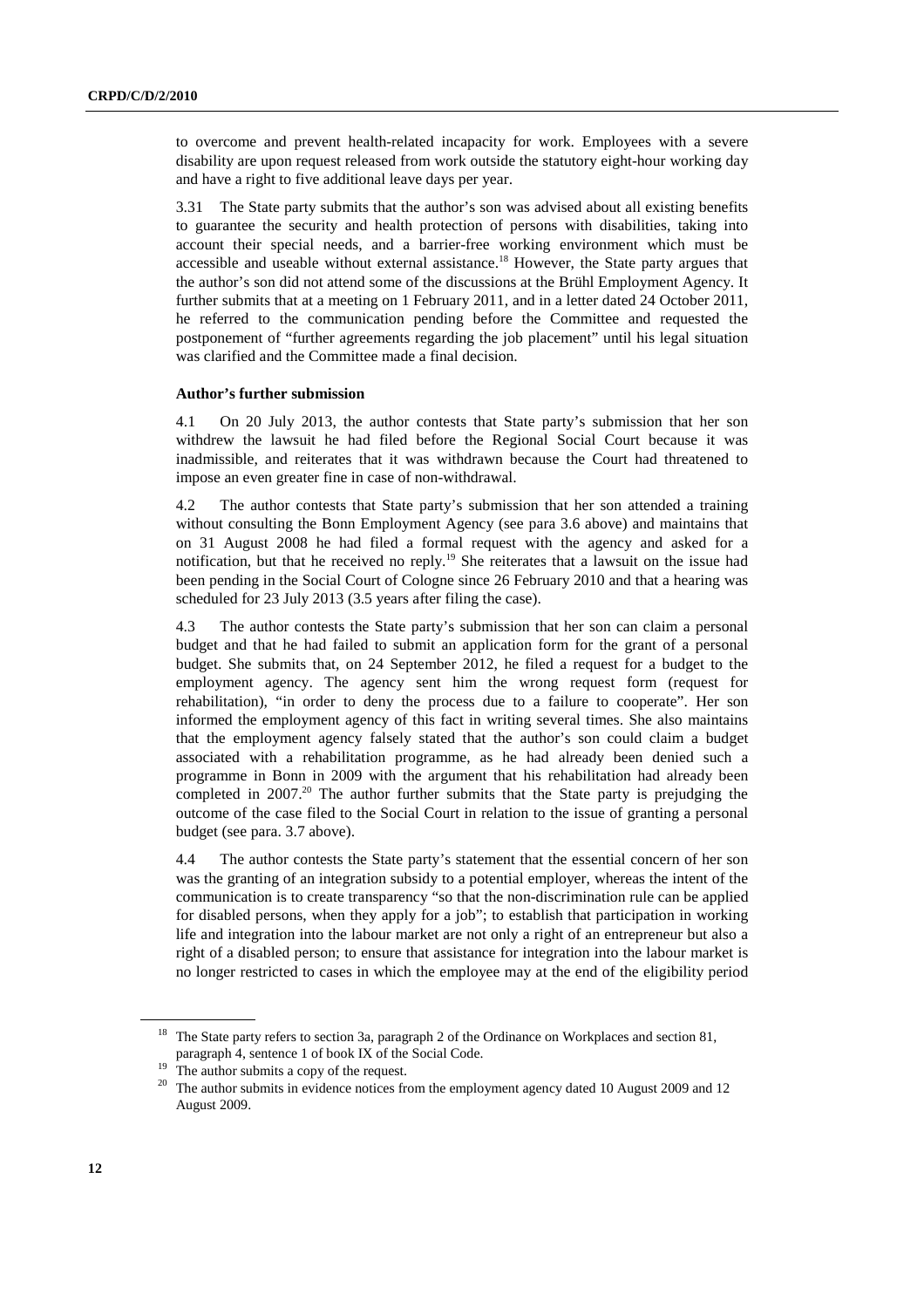provide full working capacity; and to prevent unequal treatment by the federal State system in Germany.

4.5 The author submits that information regarding the problems her son faced during his schooling and vocational training was included to illustrate the resistance to integration he was facing. She maintains that laws cannot mandate inclusion if "those governing do not truly believe it possible" and that "discrimination will not end by appointment".

4.6 The author contests the State party's submission regarding the imposition of costs for "wanton" lawsuits, maintains that the threat to impose a "fine" on her son for continuing with the lawsuit resulted in him having no legal recourse when it comes to integration into the labour market and that he was "punished for pointing out this situation".

4.7 With regard to the State party's submission that the author's son failed to exhaust judicial remedies, the author submits that even the European Court of Human Rights allows the initiation of a case if the domestic remedies cannot be exhausted.

4.8 The author contests the State party's submission that her son never received employment offers. She submits that while her son was assigned to the Tertia service provider, he had found part-time employment and that the employer was offering him a position. However, she argues that when the employer contacted the employment agency, he was told that he would be reimbursed for a training period of a few months and there would be no integration subsidy for the reduced working capacity of the author's son. The employer withdrew the offer.

4.9 The author contests the State party's submission that she had not substantiated that her son had been "placed in an inappropriate measure". She refers to the placement of her son into a scheme implemented by the service provider Tertia, which was cancelled by the Bonn Employment Agency, with the motive that it was not suited for a person with a disability and the service provider was not qualified to work with persons with disabilities.<sup>21</sup> She contests the submission that the scheme included an internship of several weeks in a company. The author further contests the State party's submission that the vocational training in which her son participated from October 2007 to January 2009 was provided by the employment agency. She submits that, on 1 October 2007, her son signed a private vocational training contract with the owner of the EDEKA supermarket. In response the employment agency discontinued the rehabilitation measure and the owner received no integration support, despite having made a formal application.<sup>22</sup> She reiterates that the intercompany training that was provided by the State party from September 2005 to September 2007 was not appropriate, because her son was assigned to a training provider who had no permission to train persons with disabilities.

4.10 The author submits that she is pleased that the case files of her son had reappeared.

4.11 The author contests the State party's submission that her son had failed to complain to courts regarding discrimination and maintains that in his submissions to the Social Court of Cologne and the Regional Social Court in Essen he detailed his discrimination allegations. Neither the Social Court of Cologne nor the Regional Social Court in Essen took a position on those accusations. She submits that in the lawsuit filed on 26 February 2010 with the Social Court of Cologne regarding the reimbursement of continuing education costs he also testified extensively regarding the procedures and discrimination at the employment agency. She further submits that the State party contradicts itself, by first stating that her son failed to

<sup>&</sup>lt;sup>21</sup> The author submits in evidence a memo from the Bonn Employment Agency, dated 3 July 2009, stating that Tertia is unable to cope with persons with disabilities (partial translation provided by the author). 22 The author submits as evidence a memo from the employment agency dated 26 January 2009.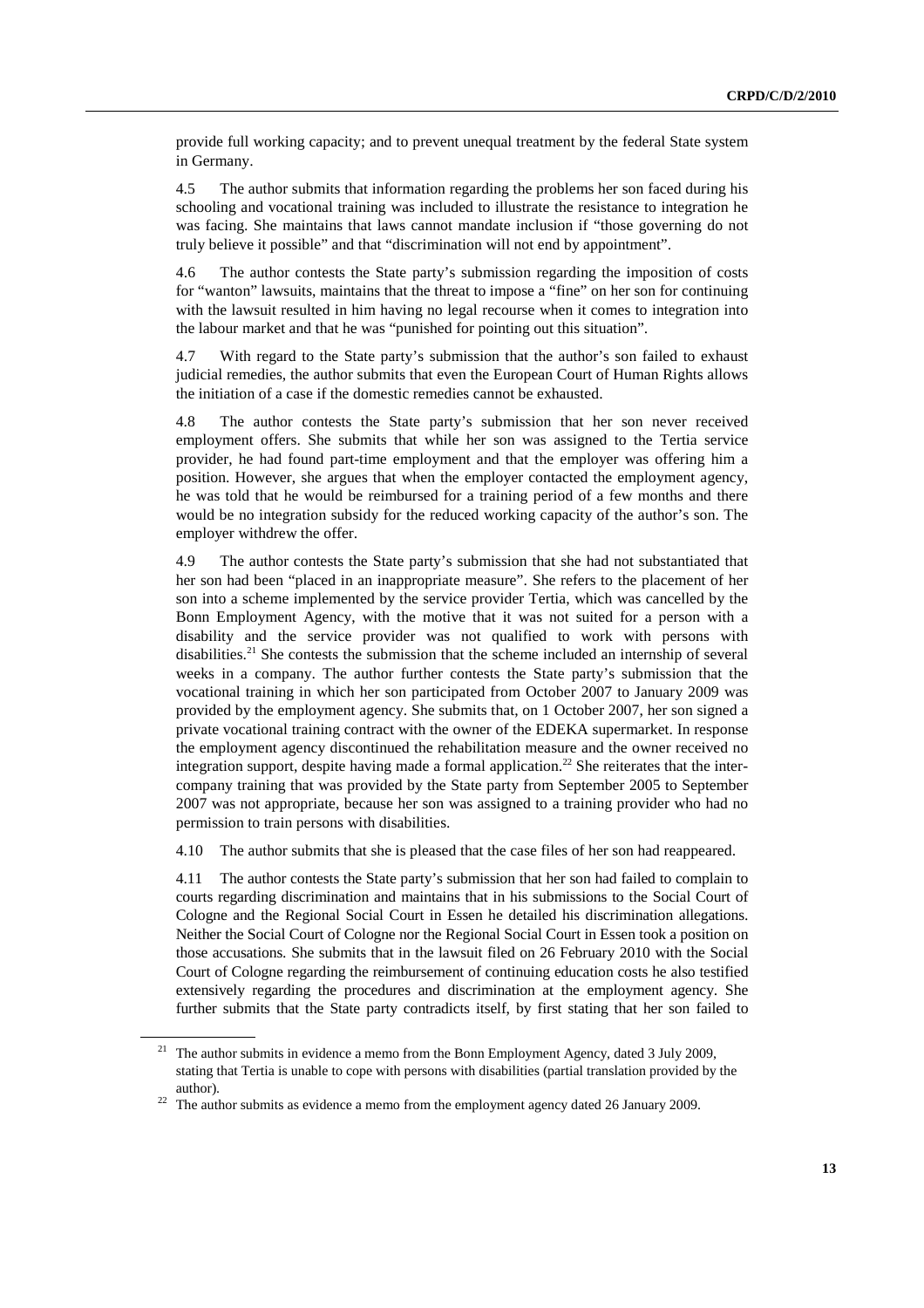exhaust judicial remedies and then stating that there was no reason for the Social Court to examine possible discrimination (see paras. 3.5, 3.9 and 3.10 above).

4.12 With regard to the State party's submission that the author's son failed to complain to other existing institutions that could have addressed the discrimination allegations, the author submits that, on 6 September 2010, her son wrote to the federal Institute for Human Rights, but never received a reply. She maintains that neither the Federal Antidiscrimination Agency nor the federal Institute for Human Rights can change a law. She submits that, on 5 June 2009, her husband contacted the Regional Disability Officer, who referred them to the IFD representative in Euskirchen. A meeting with the IFD representative took place on 26 June 2009, in which the latter stated that she was contractually bound to the Euskirchen Employment Agency and that she needed allocation of funds from them in order to work on the case of the author's son. On 23 November 2009, the author and her son met with the Chair of the IFD for the state of North-Rhine-Westphalia, together with the head of the IFD for Rhineland. The officials explained that the IFD cannot intervene in the procedure for granting the integration subsidy from the employment agency (Ministry for Labour and Employment); and that the programmes of the Social Integration Department (Ministry of Social Affairs) were not accessible to her son, who is depending on the employment agency (Ministry for Labour and Employment).

4.13 The author contests the State party's submission that "persons with disabilities who are unemployed are not dealt with differently from the outset than unemployed people without disability" and that "in accordance with the principle of inclusion, unemployed persons with disability are not subject to a special separate system in employment". She maintains that there is obvious discrimination between disabled and non-disabled persons and that her son cannot "apply for a job on equal terms". She also reiterates that there is obvious discrimination against the disabled who fall under the remit of the Labour Ministry in comparison with those who fall under the remit of the Social Ministry. She also reiterates that many of the measures described by the State party (see paras. 3.15–3.18 above) are not applicable to her son with his completed professional training, and are instead intended for disabled persons who fall under the remit of the Social Ministry.

4.14 The author contests the State party's submission pertaining to the conduct of her son (see paras. 3.22–3.24 above). With regard to the "accusation" that he did not inform the employment agency after finding a job, she submits that her son had found employment on an hourly basis, he was permanently on call and was often informed that he would be working the next day late the previous evening. She further submits that at the time he was not receiving unemployment benefits. She also submits that the State party views her son's efforts for inclusion as "noncompliance and deserving of punishment". She further contests the State party's submission that her son failed to obtain permission to go on a three-day vacation and maintains that he reported his intention as required to the employment agency. He was punished with withdrawal of unemployment benefits. With regard to the information that her son did not attend a meeting on 4 June 2009, she submits that she had personally informed the employment agency that her son was ill and that later he submitted a sick leave certificate to an employee of the agency, who failed to pass it on to the responsible office. Her son again lost his unemployment benefits and was able to regain them only after filing a complaint with the Social Court. With regard to the submission that he failed to attend meetings in October/November 2009, the author submits that at the time her son was attending a cashier's course in Karlsruhe and that he had informed the agency accordingly. She further maintains that her son responded to every invitation for a meeting with the employment agencies, and that it is humiliating when a person with a disability and his family are told at each meeting that he will never find work and that he has no right of participation. She maintains that the agency is accusing her son of lack of cooperation in order not to admit that the Social Code prevents the integration of persons with disability in the labour market; that whenever she and her son inquired about equal treatment of disabled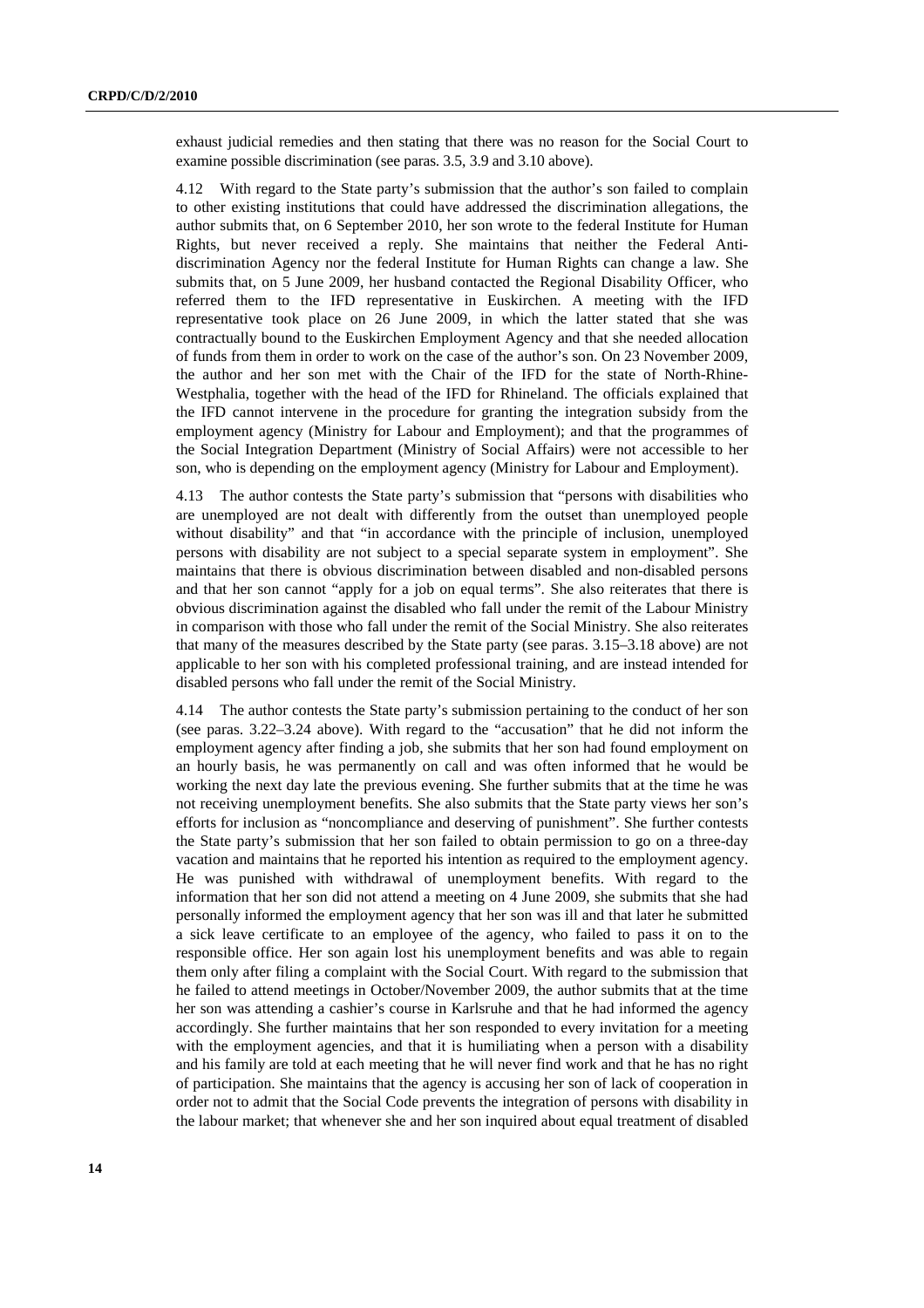persons and transparency in the decisions, the discussions with the employment agency became difficult and aggressive. She maintains that, contrary to the State party's submission that her son was uncooperative and "high-handed", over the years he had repeatedly demonstrated that he was cooperative and reliable. She submits that the psychological assessment carried out by the employment agency stated that her son was a polite and open young man; that her son had successfully completed the professional preparation year at the employment agency with good results; that he had the best possible grades for reliability, motivation and cooperation in his vocational school certificate; that the references at the end of his vocational training period testified to his good behavior and his willingness to cooperate. $^{23}$ 

4.15 The author considers that the State party uses the term "job offer" in a misleading manner, because in reality it refers to general vacancies. She further considers that when the employment agency sent such vacancies to her son, it was fully aware that his applications would fail, because the potential employers would be refused integration subsidies. She submits that her son had decided to wait until his legal status was clarified before applying for more jobs.

4.16 The author points out that according to the State party's submission, matters pertaining to persons with disability are merely a "concern" but not a "right" (see para. 3.26 above). She notes that the State party "conceals" the fact that two different ministries with differing duties and objectives are responsible for matters related to persons with disabilities and maintains that the above regularly leads to discrimination against them.

4.17 The author contests the State party's submission that her son had all the tools at his disposal provided for in books III and IX of the Social Code (see para. 3.26). She maintains that such rights are provided only to those who have the right to participate in working life and fall under the remit of the Social Ministry, and that her son falls under the "remit of the Labour Ministry". The author refers to the State party's submission that employment agencies may exercise their discretion only within the framework of the law (see para. 3.27) and submits that, since discretion is not legally defined, it allows officials a wide scope of action and leads to discrimination. She further submits that her son was "not even subject to discretion as the Social Code indirectly prohibits participation" because the employment agency is required to grant financial support to employers only if it is determined that full work capacity can be restored within three years.

4.18 The author submits that a number of the benefits described by the State party in its submission (in particular those described in paras 3.27, 3.28 and 3.30 above) are not applicable to her son. She submits in particular that he was denied the opportunity to participate in "time-limited trial employment". She also reiterates that, contrary to the State party's submission (see para. 3.29 above), an integration subsidy cannot be granted if the full working capacity of the beneficiary may not be restored within three years.

4.19 The author lastly submits that the principle of equal treatment (in accordance with article 3, paragraph 1, of the German Constitution) does not entitle her son to integration support by the employment agency because such support is provided by the IFD. She considers that in a federal State, the principle of equal treatment is only partially valid.

<sup>&</sup>lt;sup>23</sup> The author submits a copy of the positive reference given to the author upon completion of his vocational training.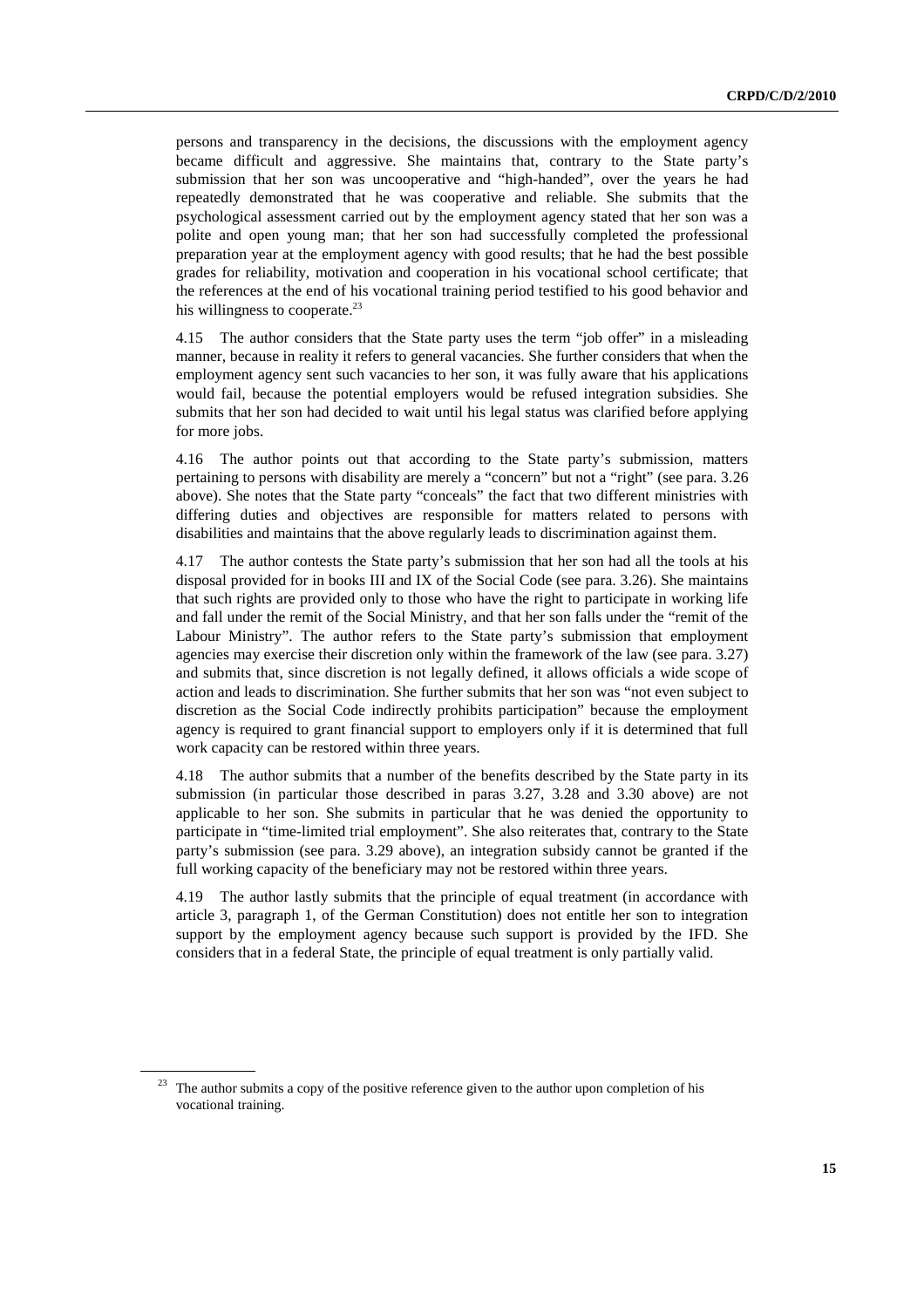### **Issues and proceedings before the Committee**

#### *Review of admissibility*

5.1 The Committee notes the State party's submission that the issue of discrimination was not raised by the author's son before domestic courts. It observes, however, that the issue was raised by the author's son in his 9 February 2010 lawsuit before the Social Court of Cologne on the matter of issuing a binding decision on the amount and duration of the integration subsidy and in his appeal to the Regional Social Court, and reiterates its finding that it is not precluded from considering the communication under article 2 (d) of the Optional Protocol. The Committee notes the State party's submission that the author and her son could have addressed a number of non-judicial institutions with complaints, but observes that the State party has failed to demonstrate how the said proceedings would have constituted an effective legal remedy for the alleged violations of the rights of the author's son. In the circumstances, the Committee finds that it is not precluded from considering the communication under article 2 (d) of the Optional Protocol.

5.2 The Committee further notes the State party's submission that proceedings before the Social Court of Cologne regarding the assumption of costs for a training the author's son attended in 2009 and regarding the issue of whether he was entitled to a personal budget were still pending. The Committee, however, recalls that the issue before it is to decide whether the State party has complied with its obligation to facilitate the inclusion of a person with disabilities into the labour market in accordance with articles 3, 4, 5 and 27 of the Convention, and is therefore not the subject matter of the proceedings pending before the Social Court of Cologne.

5.3 As a consequence of the above, the Committee sees no need to revise its admissibility decision.

#### *Consideration of the merits*

6.1 The Committee on the Rights of Persons with Disabilities has considered the present communication in the light of all the information received, in accordance with article 5 of the Optional Protocol and rule 73, paragraph 1, of the Committee's rules of procedure.

6.2 The Committee takes note of the author's allegations that the provisions of the social legislation related to granting an integration subsidy are discriminatory, since they are applicable only to persons with disabilities whose full working capacity may be restored within 36 months; that they create no rights for the disabled person, since the right to claim such a subsidy belongs exclusively to the employer; and that the manner in which discretion is applied in implementing those provisions by the employment agencies leads to further discrimination. The Committee also takes note of the State party's submission that the author's son is eligible for such an integration subsidy, should the legal conditions for allocating it be met. The legal conditions appear to be that an employer should make a binding employment offer to the author's son and apply for the integration subsidy, after which the employment agency shall evaluate the situation and take a decision on the duration and amount of the integration subsidy to be allocated. In any case, according to the State party's submission, the subsidy would amount to a maximum of 70 per cent of the wages, for a maximum period of 60 months (see para 3.29 above). The Committee observes that the intention behind the above-mentioned integration subsidies scheme appears to be to encourage private employers to hire persons with disabilities. The Committee observes, however, that the said scheme in practice requires employers to go through an additional application process, the duration and the outcome of which are not certain, and that the disabled person has no possibility to take part in the process. The policy seems to respond to the medical model of disability, because it tends to consider disability as something that is transitional and that, in consequence, can be "surpassed or cured" with time. The policy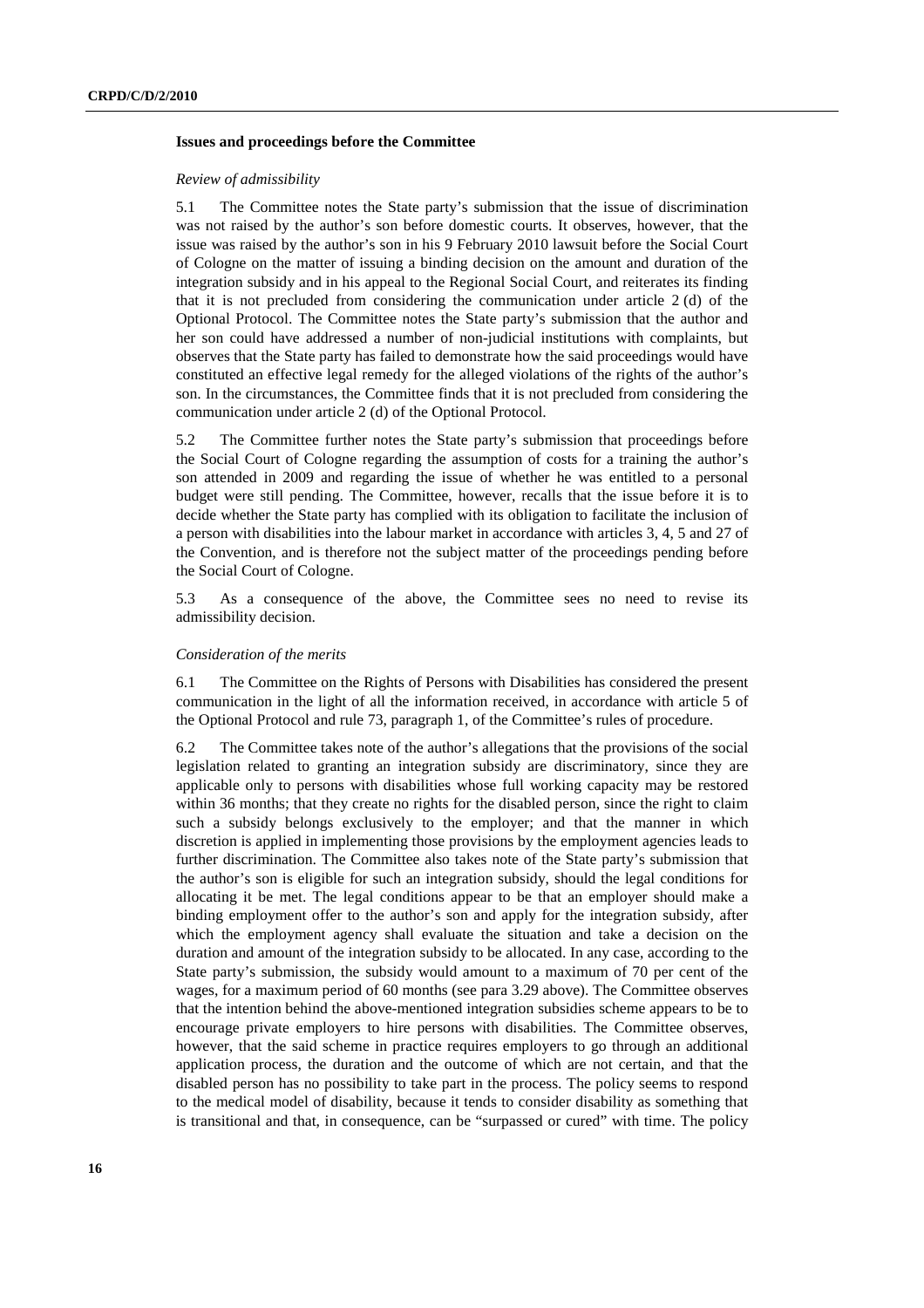is not consistent with the general principles set forth in article 3 of the Convention, read together with paragraphs (i) and (j) of the preamble. The Committee also notes that general benefits, that are predetermined and presumably known to employers, exist to promote the employment of recent graduates without disabilities (see para. 3.16 above). The Committee also notes that, in the case of the author's son, the above scheme appears to have served as a deterrent, rather than as an encouragement for employers. The Committee notes that article 27 of the Convention implies an obligation on the part of States parties to create an enabling and conducive environment for employment, including in the private sector. The Committee further observes that article 4, paragraph 1 (a), of the Convention imposes on the State party the general obligation to adopt all appropriate legislative, administrative and other measures for the implementation of the rights recognized in the Convention related to work and employment. It also observes that article 3 establishes that in its legislation, policies and practice the State party should be guided by respect for inherent dignity, individual autonomy including the freedom to make one's own choices, and independence of persons; non-discrimination; full and effective participation and inclusion in society; and equality of opportunity. In the instant case, the Committee is of the view that the existing model for the provision of integration subsidies does not effectively promote the employment of persons with disabilities. The Committee finds in particular that the apparent difficulties faced by potential employers when trying to gain access to the integration subsidy that they are entitled to for the employment of a person with disabilities affect the effectiveness of the integration subsidies scheme. The already mentioned administrative complexities put applicants in a disadvantageous position and may in turn result in indirect discrimination. The Committee therefore considers that the integration subsidies scheme, as applied in the case of the author's son, is not in accordance with the State party's obligations under article 27, paragraph 1 (h), read together with article 3 (a), (b), (c) and (e), article 4, paragraph 1 (a) and article 5, paragraph 1, of the Convention.

6.3 The Committee notes the author's submission that the integration subsidy is the only affirmative action available to assist her son for his inclusion in the labour market. The Committee also takes note of the State party's submission regarding the wide variety of measures provided for by its legislation and the statement that the author's son remains entitled to all tools from the books of the Social Code on employment promotion and on rehabilitation and participation of persons with disabilities that "are expedient for him". The Committee, however, observes that the State party does not specify which of those measures are applicable in the case of the author's son. The Committee further observes that in reality the measures applied by the State party's authorities to assist his integration into the labour market amounted to: granting unemployment benefits for unspecified periods of time; holding counselling meetings; and controlling whether the author's son remained in the geographic area to which he was assigned and whether he regularly appeared for meetings. The authorities also provided the author's son with job vacancies, some of which were outdated, and included him in a "holistic placement measure" to which he was assigned by the Brühl Employment Agency and which appears to have been discontinued by the Bonn Employment Agency. The Committee further observes that the State party appears to hold the opinion that the efforts of the author's son to increase his qualifications through further education and the fact that he had at times taken part-time employment constitute a hindrance to the efforts of the employment agencies to assist him. The Committee lastly observes that the range of measures applied to the case of the author's son was limited compared to the extensive list of available measures described by the State party. The Committee observes that article 27, paragraph 1 (d) and (e), of the Convention enshrines the rights to benefit from appropriate measures of promotion of employment opportunities, such as to have effective access to general placement services as well as assistance in finding and obtaining employment. The Committee is of the view that the measures taken by the responsible authorities of the State party to assist the integration of the author's son into the labour market did not meet the standard of the State party's